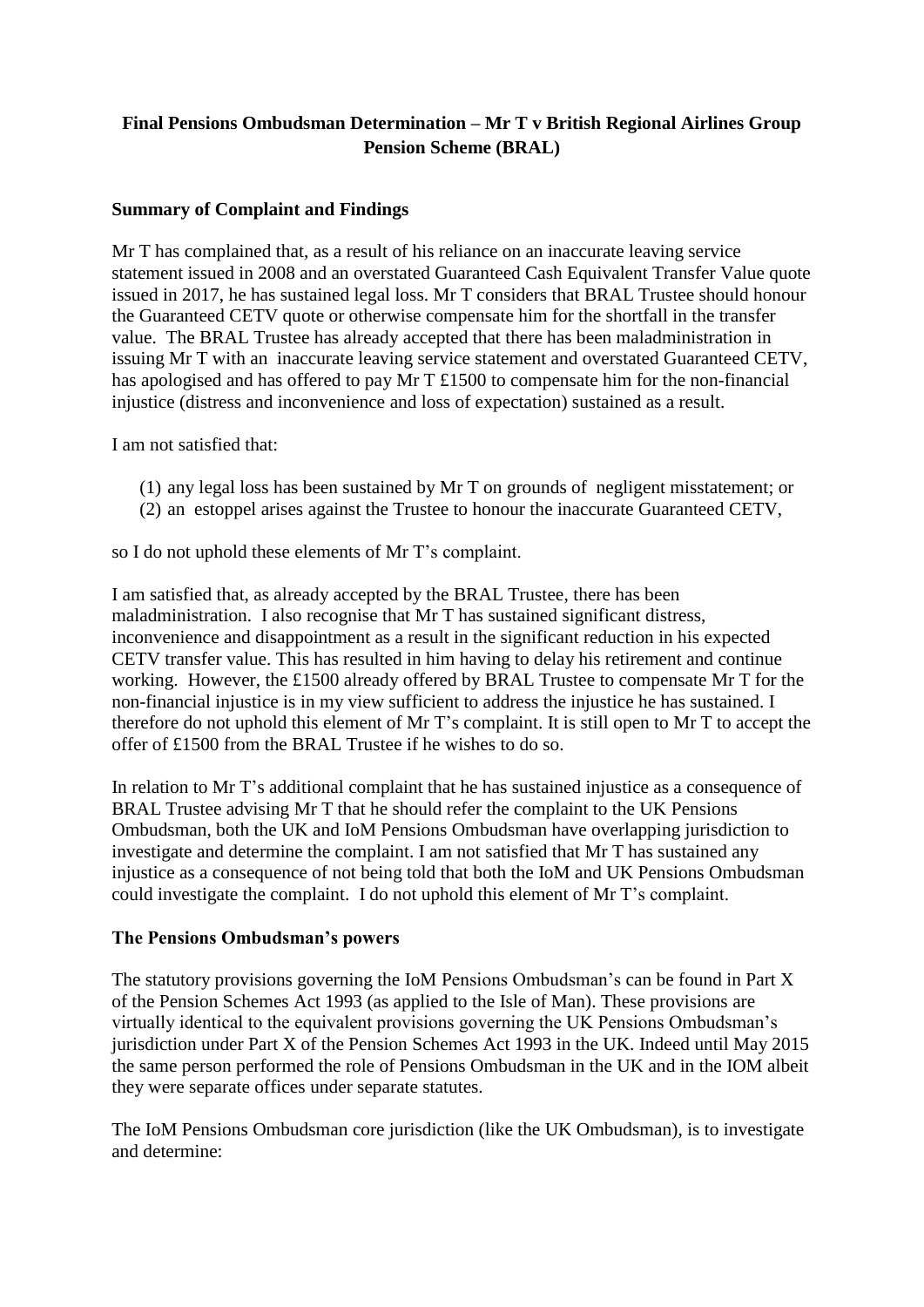- (1) complaints brought by an actual or potential beneficiary that he or she has sustained injustice as a consequence of maladministration in relation to an act or omission of a person responsible for the management of an occupational or personal pension scheme (Section 146(1)(a) Pension Schemes Act 1993); and
- (2) disputes of fact or law between an actual or potential beneficiary and a person responsible for the management of an occupational or personal pension scheme (section 146(1)(c) Pension Schemes Act 1993).

There is a very extensive body of case law relating to the UK Pensions Ombudsman's powers and jurisdiction. The UK case law is not binding on me but, I do have regard to it when determining a complaint or a dispute. If a complaint or dispute was appealed on a point of law to the Isle of Man High Court, to the extent that there is not direct IOM authority on an issue, the High Court can have regard to UK authorities in relation to the UK Ombudsman's jurisdiction as persuasive authority when determining how the Isle of Man Pensions Ombudsman's jurisdiction should be exercised. Generally I will take the same approach as the UK Ombudsman having regard to the same authorities unless there are particular IoM related reasons for taking a different approach or there are differences in the applicable law between the IoM and the UK.

Broadly in relation to the UK Pensions Ombudsman' jurisdiction it has been held that:

- (1) the Pensions Ombudsman must decide complaints that a member has sustained injustice as a consequence of maladministration (comprising an infringement of legal rights) and disputes of law in accordance with established legal principles rather than by reference to what the Pensions Ombudsman considers fair and reasonable<sup>1</sup>; and
- (2) the Pensions Ombudsman has power to direct the payment of reasonable compensation for non-financial injustice (distress and inconvenience) sustained as a consequence of maladministration. Any injustice must be sustained in consequence of maladministration.<sup>2</sup> Recent UK cases (to which I can have regard) indicate that higher levels of compensation may now be appropriate than were initially indicated as appropriate by the UK courts). $3$

It follows that the IoM Pensions Ombudsman (like the UK Pensions Ombudsman) is generally (other than in relation to complaints of non-financial injustice arising as a consequence of maladministration) required to determine a complaint in accordance with established legal principles. In the current case, however, I am satisfied that the legal principles applicable to this complaint are the same both under the Isle of Man and the UK despite the fact that BRAL contains UK and IoM members.

### **The British Regional Airlines Group Pension Scheme (BRAL)**

**.** 

<sup>&</sup>lt;sup>1</sup> See Henderson v Stephenson Harwood [2005] PLR 209 (at 12); Hillsdown Holdings plc v Pensions Ombudsman [1997] 1 All ER 862, 899; Wakelin v Read [2000] PLR 319; Edge v Pensions Ombudsman [1998] Ch 512, 520; and Arjo Wiggins v Ralph [2009] 079 PBLR at paragraphs 13 to 14.

<sup>2</sup> NHS v Business Services v Leeks [2014] 056 PBLR at paragraph 20

<sup>3</sup> Westminster CC v Haywood (No 1) [1998] Ch 377 and City of County of Swansea v Johnson [1998] Ch 189 and Baugniet v Capita Employee Benefits (Teachers' Pensions) [2017] 059 PBLR (019) and Smith v Sheffield Teaching Hospitals [2018] 004 PBLR);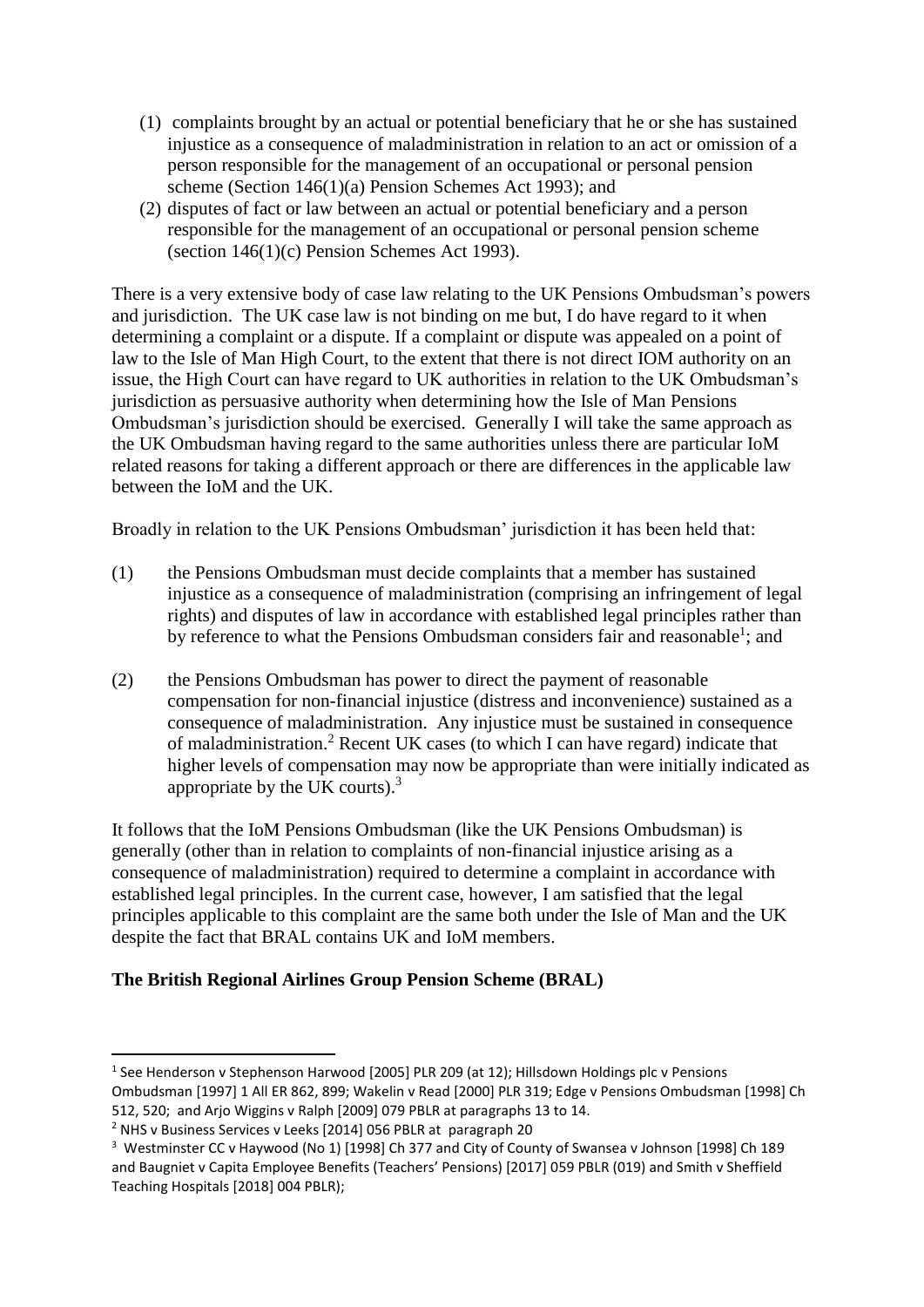Mr T was a member of BRAL at the time of the events which are the subject of the complaint. BRAL is a defined benefit pension scheme set up under trust in the Isle of Man and currently governed by a trust deed and rules dated  $27<sup>th</sup>$  April 2012 (as subsequently amended). The principal employer of the scheme is currently Flybe Limited (now in administration) and the trustee of BRAL is BRAL Trustee Limited. The administrator is currently Mercers. However, at the time the 2008 leaving service statement was issued the administrator was Aon.

BRAL has both Isle of Man members and UK members. BRAL is a regulated by the Financial Services Authority in the Isle of Man under the Retirement Benefits Schemes Act 2000 (an IoM statute). BRAL is also subject to regulation by the UK Regulator under the Pensions Act 2004 (a UK statute). BRAL is a registered pension scheme for Finance Act 2004 purposes in the UK in relation to its UK members and has exempt approved status for tax purposes in the Isle of Man in relation to its Isle of Man members. Effectively the scheme has dual registration and dual tax approval. BRAL, however, is not an eligible scheme for PPF entry purposes in the UK as, I understand, it has its main place of administration in the IoM not the UK.

Whilst Boal & Co (Pensions) Limited is registered as an administrator with the Isle of Man Financial Services Authority it is Mercer who undertake the day to day administration of BRAL. In the UK it is not necessary for an administrator of an occupational pension scheme to be regulated by the Pensions Regulator or Financial Conduct Authority in relation to the function of acting as an administrator of an occupational pension scheme.

The Trust Deed states that the law governing BRAL and its administration is Isle of Man law. However, the Trust Deed is drafted on the basis that in relation to many of the provisions in the trust deed and rules the legislation applicable to IoM members is Isle of Man legislation and the legislation applicable to UK members is UK legislation although there is nothing specifically relating to dispute resolution procedures or the Ombudsman in the deed. The interpretation provisions in the BRAL rules states that references to UK legislation are interpreted as including the corresponding IoM legislation in relation to IoM members. The BRAL rules also refer to IoM Members and UK Members.

This does not mesh together perfectly. The Trust Deed could have said that the governing law applicable to Isle of Man members is IoM law and the governing law applicable to UK members, such as Mr T, is UK law. There is also nothing in the Trust Deed stating that UK common law applies to the UK members and IoM common law (which is similar but not always identical) applies to IoM members. There is also no exclusive jurisdiction clause under which the Trustees submit the exclusive jurisdiction of the IoM in relation to IoM members or to the UK Courts in relation to UK members or say that both the IoM and UK Courts have jurisdiction.

However, nothing turns on this issue as I am satisfied in in relation to this complaint/dispute that the law applicable to this complaint in the IoM and the UK is all material purposes the same and I do have jurisdiction as BRAL falls within the definition of "occupational pension scheme" under section 1 of the Pension Schemes Act 1993 (as applied by Tynwald to the Isle of Man). This is an IoM trust with an IoM trustee and there is a sufficient connection with the Isle of Man for me to determine the dispute. The definition of occupational pension scheme used in the UK Pension Schemes Act 1993 is also wide enough to cover an Isle of Man occupational pension scheme.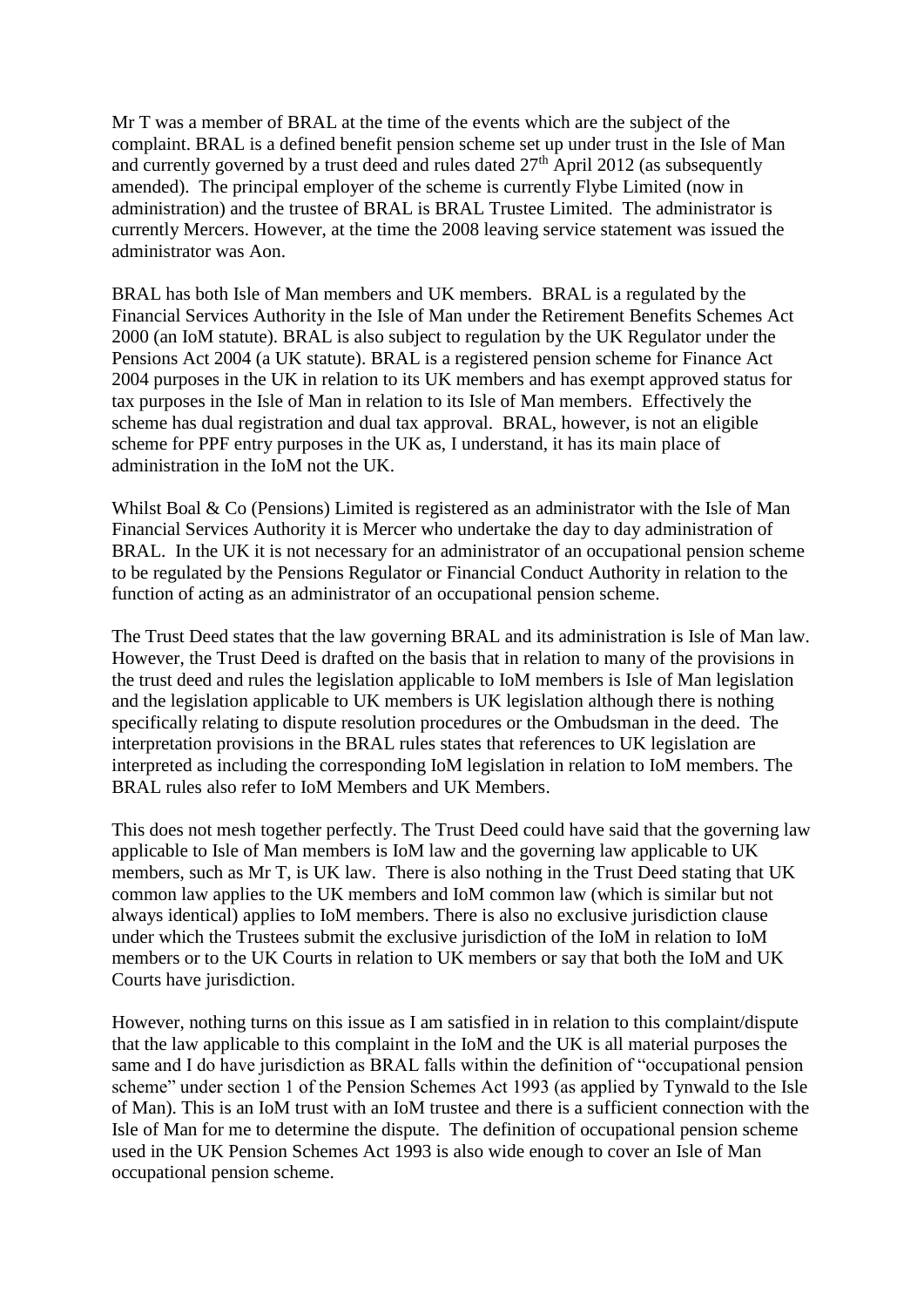It follows that there is potential overlap between the UK and Isle of Man Pensions Ombudsman's jurisdiction in relation to BRAL and it would have been possible for either the UK Ombudsman or the IoM Ombudsman to have determined the complaint. Both the UK and IoM ombudsman have a general discretion in any event to decide whether or not to accept a complaint or dispute for investigation and determination as under section 146 of the IoM Pension Schemes Act 1993 and the UK Pension Schemes Act 1993 the Ombudsman "may investigate and determine" a complaint or dispute.

#### **Background to the complaint**

Broadly, the background to the complaint is as follows:

- (1) an inaccurate leaving service deferred benefit statement was issued to Mr T about his pension entitlement on 28 April 2008 which said his deferred pension as at 31 October 2007 was £16,002.94 a year and overstated his deferred pension entitlement;
- (2) an inaccurate transfer quote received in 2017 which overstated the amount of the transfer value by almost £200,000 (£667,847 instead of £476,160);
- (3) the error was notified to Mr T in March 2018 and Mr T accepted the reduced transfer quote which was paid on 3 July 2018; and
- (4) the statement was corrected before the transfer took place and Mr T has subsequently transferred his benefits out of the pension scheme.

The inaccurate transfer value quote arose as a result of the fact that there had been a transfer of Mr T's benefits to BRAL and Mr T was granted a transfer credit of about £3569. The transfer credit was double counted in BRAL's records of Mr T's entitlement which resulted in the overstated leaving service figures being given in 2008 and also the overstated transfer value in 2017 as Mercer used the records inherited from Aon.

The complaint has been through both a first and second stage internal dispute resolution process in BRAL. It was accepted at first stage IDRP that there had been maladministration for which a distress and inconvenience award of £500 was appropriate but it was not accepted by the trustees that Mr T had sustained any "legal loss" as a result of the inaccurate deferred benefit statement in 2008 and the overstated transfer in September 2017. The trustee concluded that Mr T had not demonstrated that he had relied on the overstated benefits and that no legal loss flowed from the misstated leaving service information.

Mr T disputed this at IDRP 2 (see below) and also argued that a higher distress and inconvenience payment should be made and the Trustee should honour the inaccurate quote. The Trustee however rejected these arguments on the basis again that no legal loss had been sustained as a consequence of the overstatement of the transfer value. The Trustees however did increase the level of a distress and inconvenience payment from £500 to £1500 recognising that Mr T had suffered a significant disappointment, loss of expectation and distress as a result of the inaccurate quotation.

The detailed submissions of Mr T and the Trustee are summarised below.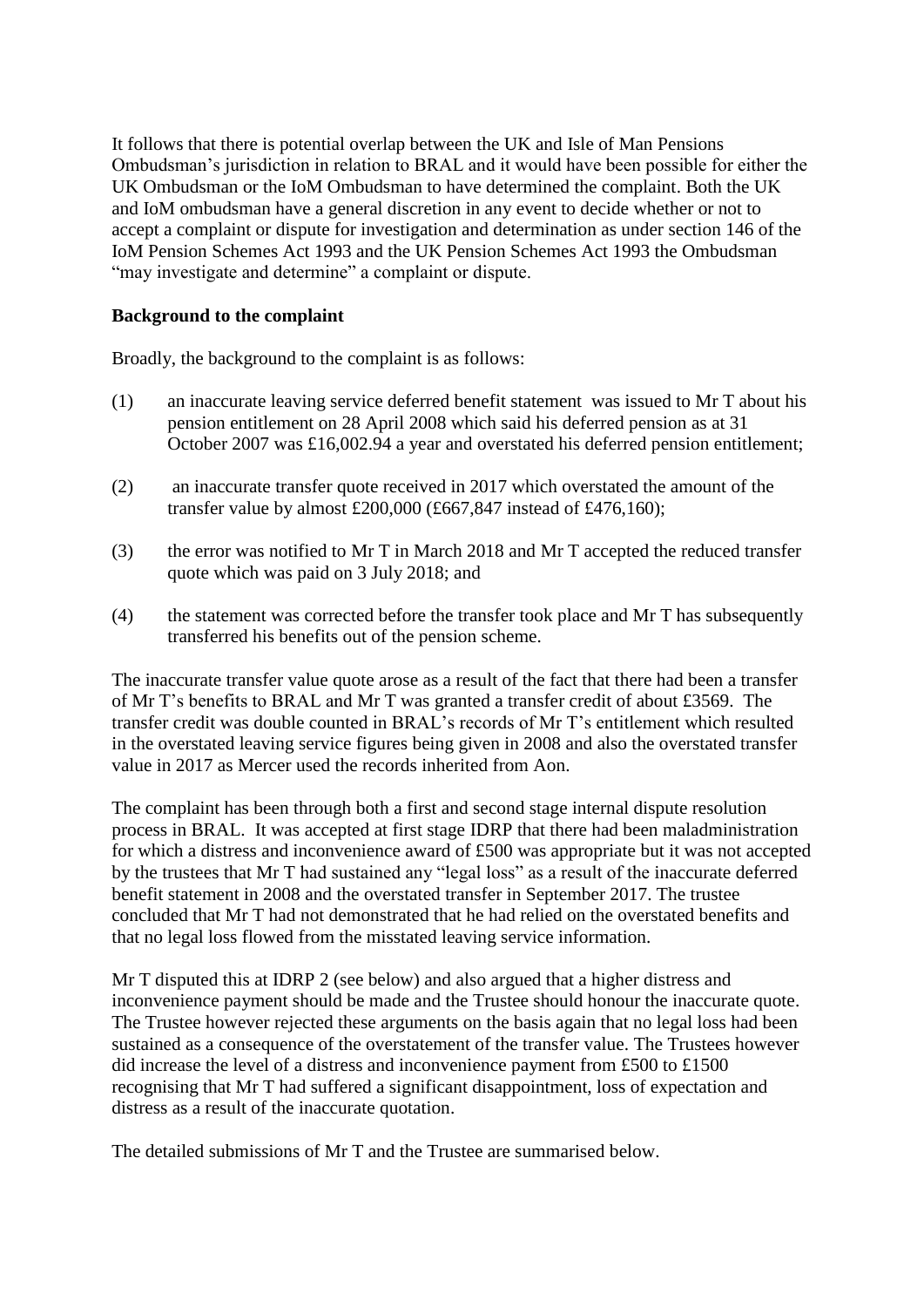### **Mr T's submissions**

Mr T has submitted, among other things, that:

- (1) *The information given to him in 2008 and 2017 was incorrect* and the failure to provide the correct information amounts to maladministration and breach of law;
- (2) *The scheme was to blame for the error* a letter from Mercer dated 22 March 2018 confirms that the electronic data transferred by Aon (the previous administrator) was incorrect. The Trustees, through the delegated administration to Aon and Mercer were to blame for the error;
- (3) *It was reasonable for Mr T to have relied on the inaccurate information* and not to have checked with the administrator that what he was told was correct. Mr T had been issued with benefit statements since 1 April 2000 showing the projected pension he would receive at NRD. The projected pensions in these statements were as follows:

| <b>Benefit Statement Date</b> | <b>Estimated Pension at</b> | <b>Included Transferred In</b> |
|-------------------------------|-----------------------------|--------------------------------|
|                               | $NRD*$                      | pension at NRD*                |
| 1 April 2000                  | £21,343.81                  |                                |
| 1 April 2001                  | £22,342.69                  |                                |
| 1 April 2002                  | £22,679.84                  |                                |
| 1 April 2003                  | £23,337.10                  | £26,906.51                     |
| 1 April 2004                  | £27,227.96                  | £30,797.37                     |
| 1 April 2005                  | £28,148.39                  | £31,717.80                     |
| 1 April 2006                  | £28,851.38                  | £32,420.79                     |
| 1 April 2007                  | £21,839.84                  | £25,409.20                     |

\* if remaining in service to NRD

[*Ombudsman note - I would observe that Mr T was quoted a leaving service pension as at 20/7/2006 of £11,169 per annum (including a transferred in pension of £3569.41) in July 2006 when he asked for a CETV and the CETV at the time was £44595*)]. Mr T subsequently received a leaving service statement of £16,002.94 on 28 April 2008 calculated as at 31 October 2007 (his date of cessation of pensionable service) and it was reasonable for him to rely on that statement when making his future pension plans. Given the figures issued to him in the period from 2001 to 2007 Mr T submits that the figure quoted was not so extraordinary to put him on notice that there had been a mistake;

- (4) *Financial loss has been sustained as a result of the inaccurate information* there was a difference of £191,687 between the CETV quote of £667,847 in the letter of September 2017 guaranteed up to 3 December 2017 and the revised quote of £476,160 given on 22 March 2018. The reduction was a substantial one and one which materially affected his decision making process in the period from 2008 onwards [ *Ombudsman Note I would observe that the overstated CETV* quote in 2017 *cannot have made any difference in relation to any decisions made up to 2017 – it is only the inaccurate 2008 deferred benefit quote which is relevant until then*)
- (5) *Financial decisions or commitments were made in reliance on the incorrect information*. In particular the following commitments were made:
	- a. Mr T's decision to contribute at a minimum 4% in the new Flybe scheme because he was content with the level of pension expected on the basis of his leaving service statement in 2008;
	- b. Mr T considered his financial position was secure enough to buy a flat;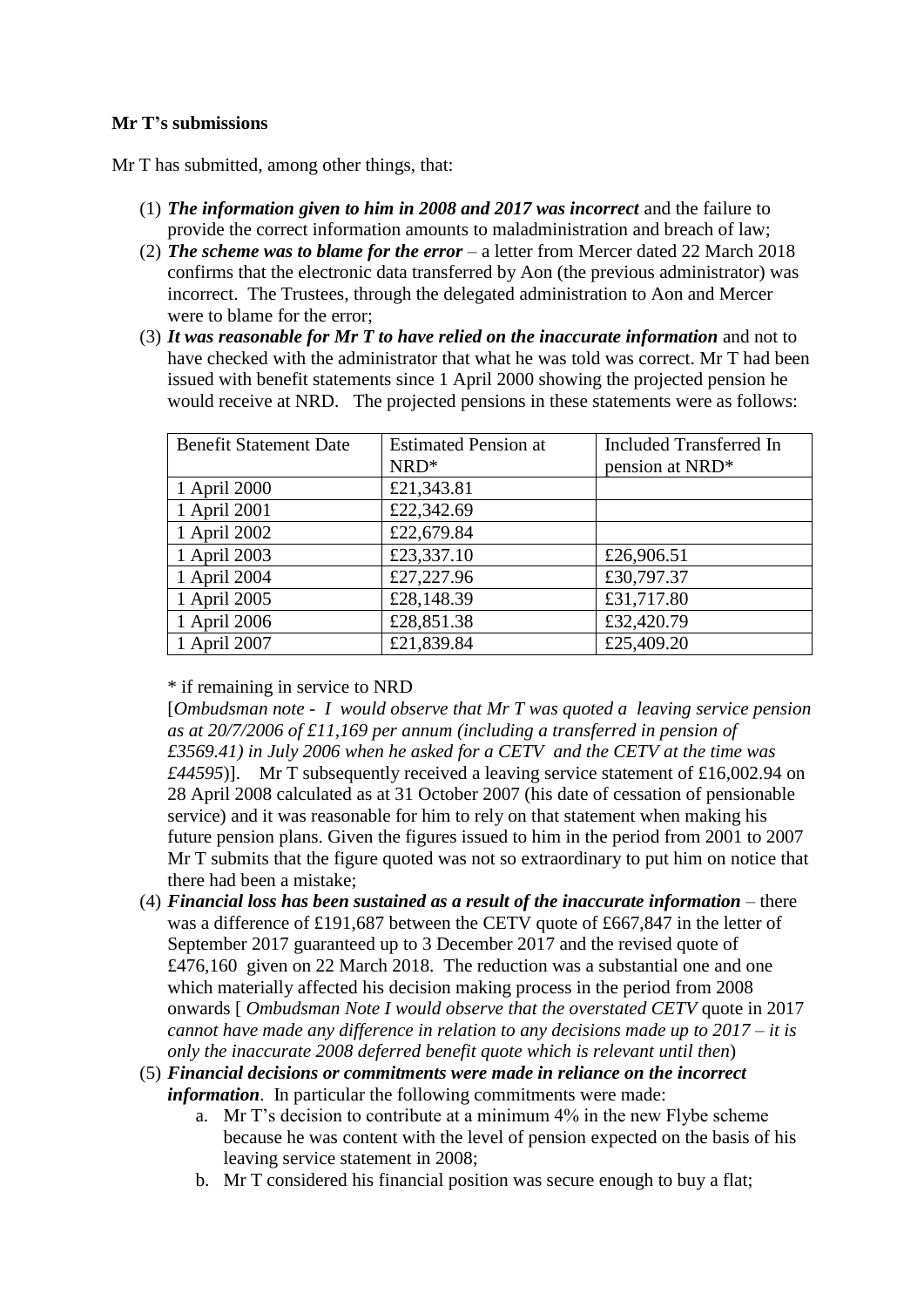- c. Mr T's decision in 2015 to reduce his working hours to 56% or normal hours was taken on medical advice and also on the basis it was affordable for him;
- d. His decision to retire early in 2018 or 2019 was based on the inaccurate information;
- (6) *Mr T took reasonable steps to mitigate the loss* Mr T took reasonable steps to mitigate his loss. Since the error came to light in March 2018 he continued to work to mitigate the loss of the monies including on a self-employed basis on his days off and has deferred his planned retirement.

In support of Mr T's submission that he had planned to retire in 2017/2018 Mr T enclosed a copy of extracts of paperwork completed during discussions with his IFA which contained contemporaneous evidence that he intended to retire in 2017/2018 and his discussions about the intended retirement.

Mr T has also submitted that:

- (1) The leaving service statement and the guaranteed CETV were clear representations made to him about the level of benefits payable to him;
- (2) It was reasonably foreseeable that he would act on the leaving service statement in 2008 when considering his future financial affairs, particularly when considering the level of contributions to a defined contribution scheme. The corporate transaction which led to him leaving the scheme was known to the Trustees at the time;
- (3) It was reasonably foreseeable that future financial decisions (such as the flat purchase and reduction in hours in 2015) would have relied on his leaving service statement;
- (4) It was reasonably foreseeable that he would act on the guaranteed CETV that was issued to him after it was requested in 2017;
- (5) If the scheme does not stand by the representation made in his leaving service statement and the guaranteed CETV issued to him he will need to work longer to pay off his mortgage and achieve the level of income he was led to believe he was entitled.

Mr T further submitted at IDRP 2 stage, effectively in support of an argument that the trustees should be estopped from going back on the CETV quote, that as with Steria v Hutchinson, the representations made were a significant factor in making his breach of retirement plans and acting as he did and it is unconscionable to allow the Trustees to go back on their representations made to him with regard to the level of his pension benefits.

Mr T also submitted at the Stage 2 IDRP that the failures to identify the error demonstrated that there had been inadequate internal controls and also that the lack of any meaningful update from the Trustees or Mercers (chasing them 13 times and sending 5 emails to Mercer) and meant that a higher distress and inconvenience award was appropriate than the £500 proposed at the time. Mr T has also submitted that he has suffered depression as a result of the inaccurate information and IDRP process which is relevant to the level of distress and inconvenience award which may be appropriate.

Mr T has also submitted that the Trustee is guilty of maladministration in advising him that he should refer the matter to the UK Ombudsman (and not the IoM Ombudsman) and he has sustained injustice as a consequence of the delay this has caused.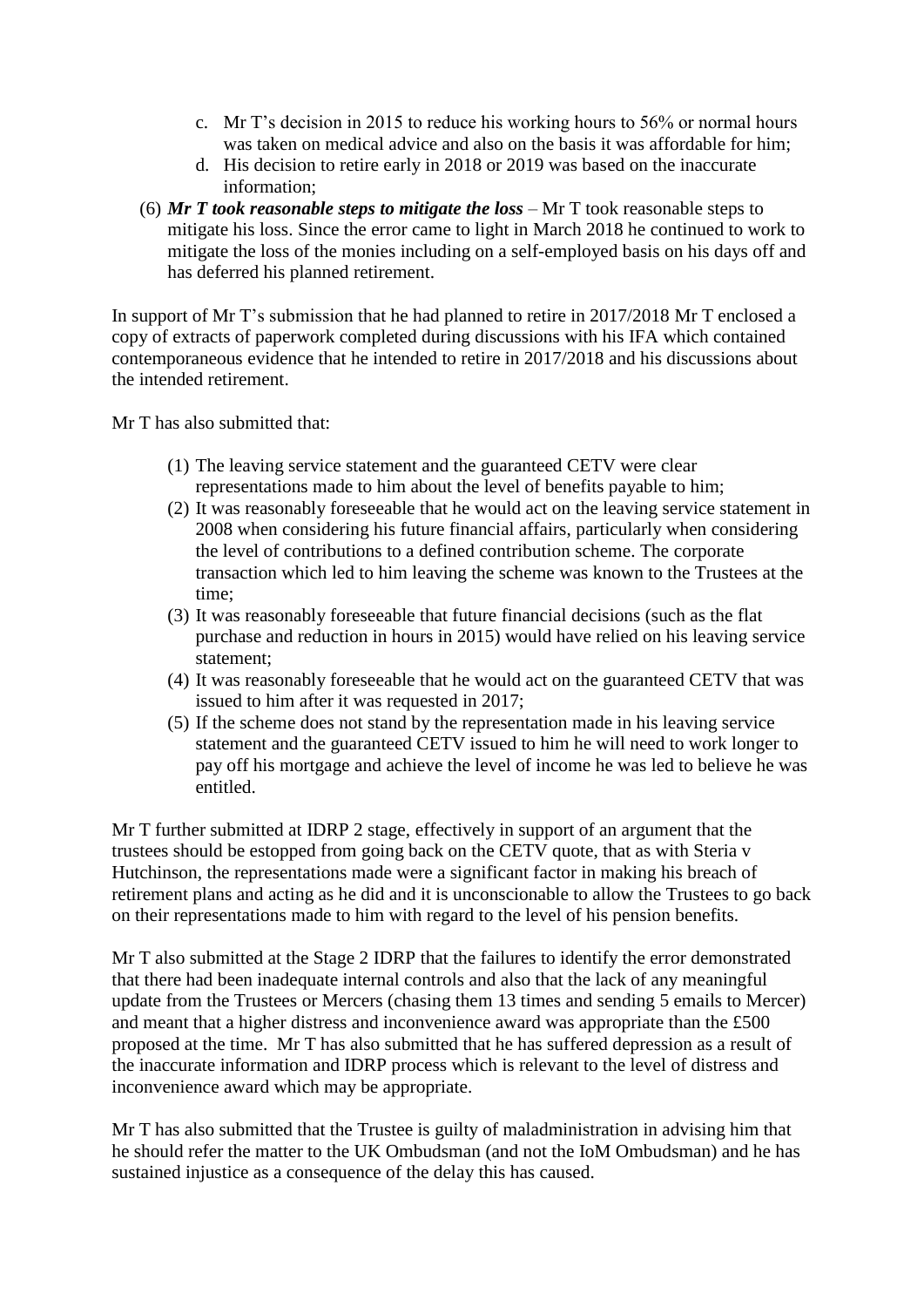#### **The Trustee's response**

The Trustee's response is set out in a letter dated 28 January 2021 from the Trustee's lawyers. Broadly the response is as follows:

- (1) *General* the Trustee accepts that the issue of the inaccurate statement of entitlement in 2008 and inaccurate transfer quotation in September 2018 amounts to maladministration. The Trustee has apologised and offered Mr T £1500 to compensate for distress and inconvenience and disappointment for the error. However Mr T is not entitled to a higher transfer value by reason of the error as he has not reasonably relied on it nor suffered any financial detriment as a result of any reliance on the error and the trustee's increased offer of £1500 is a fair and reasonable amount to compensate for Mr T's non-financial injustice;
- (2) *Legal entitlement to the higher transfer value –* the Trustee can only pay what he is due under the Scheme rules and the law. The starting point is that Mr T does not have an entitlement to the correct transfer value. Regulation 9(5) of the Occupational Pension Schemes (Transfer Values) Regulations 1996 make it clear that if an error has been made and the figure is overstated in the Guaranteed Statement of Entitlement given to a member, it will be reduced to the correct one. Therefore the Trustee is not required by legislation to honour the much higher figure given it was wrong;
- (3) *Entitlement to the higher transfer value due to detrimental reliance* the Trustee noted that Mr T had argued that he should still be provided with the higher transfer value as he reasonably relied on the statement and this resulted in some detrimental reliance on his part. The Trustee then went on to submit:
	- a. *Reasonable reliance*  there is evidence to show that the excessively high benefit was identified in 2008. Mr T spoke to the Member Nominated Trustee about the level of the pension that had been quoted. It was noted at the time that the statement of entitlement was to be reissued but accepts it is not clear whether this was done. The Trustee submits, on various grounds, that it should have been obvious that the statement of entitlement of £16,002.94 was wrong and most pilots would have had a good idea of the rate at which the pension accrued and a feel for the type of transfer their co-pilots were receiving. On the balance of probabilities Mr T was aware of the error;
	- b. *Acting in reliance on the misquotation to Mr T's detriment-* Mr T has not demonstrated that he relied on the 2008 statement to make a decision not to pay higher contributions. Mr T has said he would "probably would have made other arrangements to increase his pension in other ways". From which the Trustee takes it to mean he would have paid higher employee contributions. It is difficult to see how he has acted to his detriment. In relation to the other decisions Mr T alleges made on the basis of the inaccurate statement the Trustee's position is as follows:
		- i. *Decision to buy a flat –* Mr T has not shown financial detriment in this regard. Mr T still owns the property and therefore still has an asset which will have marketable value. The Trustee cannot see how the financial position has worsened;
		- ii. *Decision to reduce working hours to 56% of his normal hours* Mr T has suggested that the misquotation was taken into account in the decision to reduce his working hours but also says that reduction in working hours was on the basis of discussions with his doctor;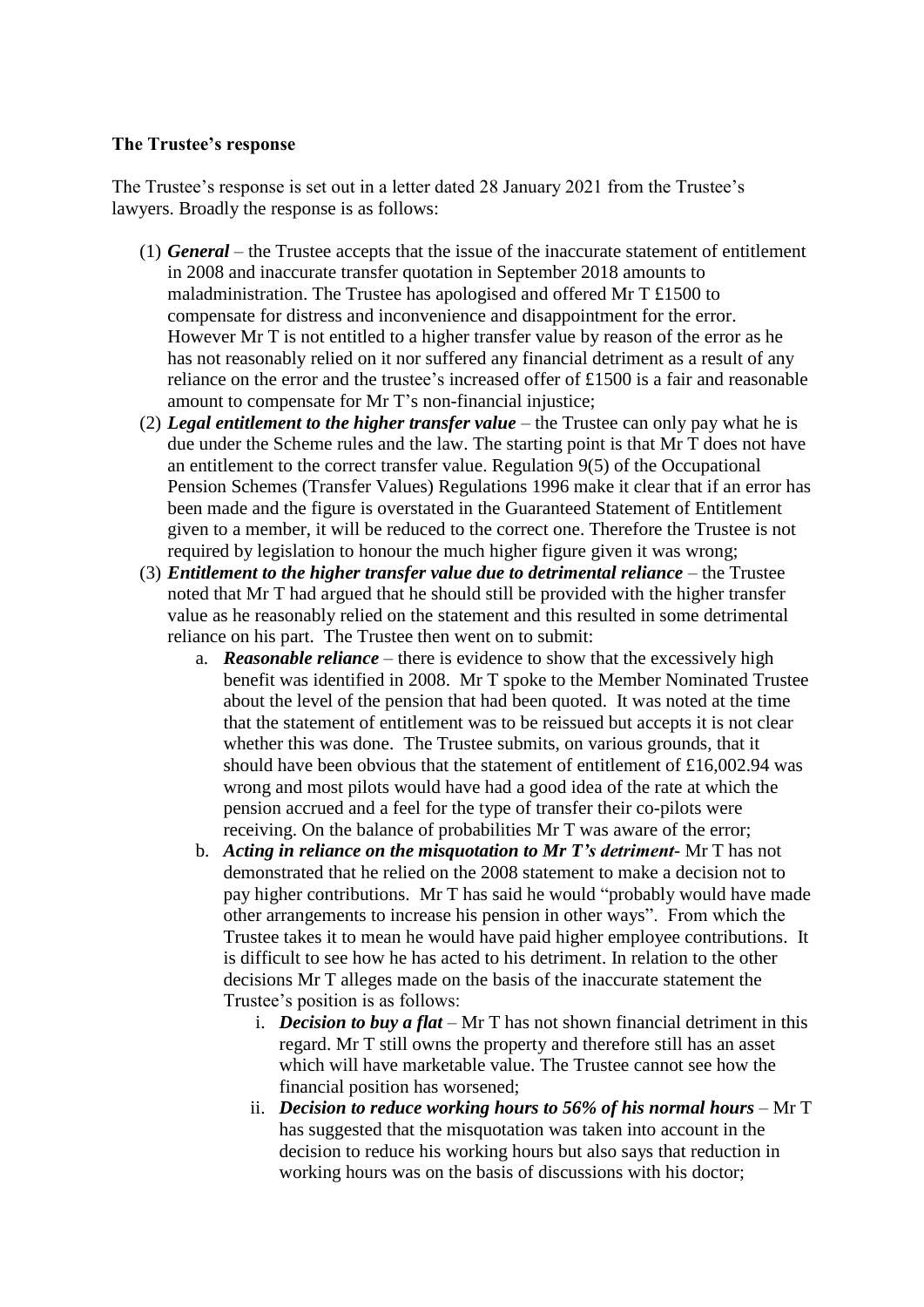- iii. *The plan to retire early in 2018* Mr T had not retired prior to taking his transfer out. While his plans may have been disrupted, in this regard, he has not acted by retiring. If he has been disappointed by the change of plan the issue is covered under the award for distress, inconvenience and disappointment below.
- c. **Distress and inconvenience and disappointment** in relation to the level of award for distress and inconvenience the Trustee noted the approach the UK Ombudsman takes to distress and inconvenience awards and the fact that the classification of an appropriate level of awards depends on guidelines derived from applicable case law. The Trustee considered the complaint fell within the serious category and not the severe category for which an award of £2000 may be appropriate;
- d. **Depression** in relation to the arguments advanced by Mr T that he has sustained significant distress that would justify a higher award the Trustee notes Mr T has a pre-existing condition with regards to depression and the Trustee assumes that the claim relates to the fact that the correction of the inaccurate quote made the depression worse. The trustee notes that the IDRP application form did not mention the depression or distress allegedly suffered and the focus on his claims at IDRP 1 and 2 are firmly on the reasonableness of his reliance and the financial detriment suffered (not the level of distress he was suffering or the effect it was having on his depression);
- e. **Referral to UK Ombudsman** the Trustee does not consider that there was maladministration notifying Mr T that he could refer the matter to the UK Pensions Ombudsman after the completion of the stage 2 IDRP complaint as the UK Ombudsman did have jurisdiction to consider the complaint in relation to a pension scheme established under Isle of Man trusts

### **General Approach taken by Ombudsman where inaccurate information has been provided in relation to be benefit entitlement**

Complaints and disputes about inaccurate statements of benefit entitlement or transfer quotes often arise.

In order to determine a complaint of this type it is generally necessary to consider if:

- (1) the inaccurate information provided has caused any financial loss (or legal loss) under the legal principle of negligent misstatement/misrepresentation;
- (2) the inaccurate information can give rise to an estoppel in law which prevents the trustees or administrator going back on the inaccurate statement of entitlement;
- (3) the member has sustained non financial injustice as a consequence of any maladministration identified in relation to the provision of the inaccurate information.

Mr T has effectively submitted in his IDRP 2 submission both that there has been a negligent misstatement issued by the administrator on behalf of the Trustee and also that the Trustee should be estopped from going back on the overstated benefits. It is important to separate out these principles in relation to this complaint.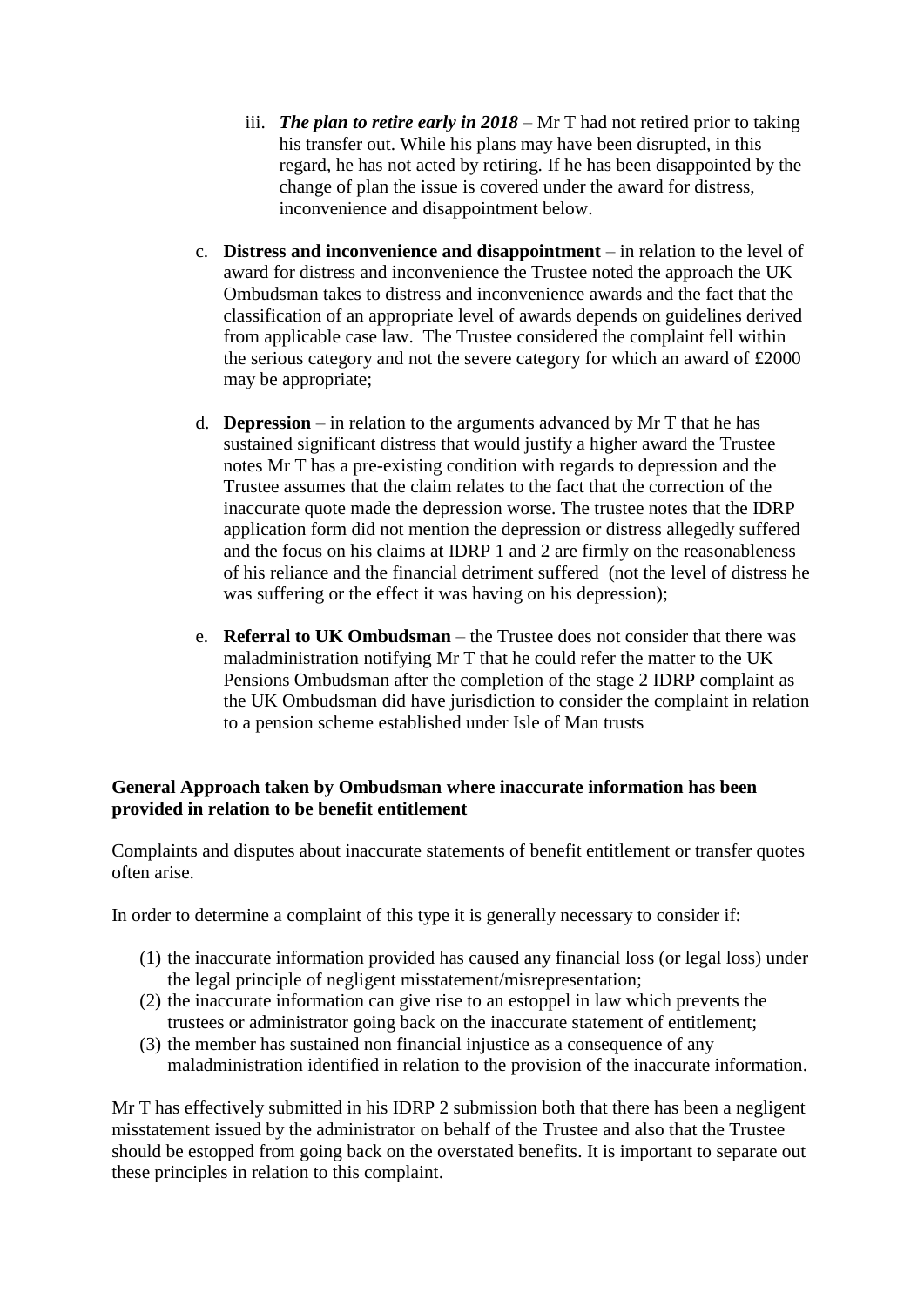#### *Negligent misstatement/Equitable Duty of Care*

Broadly, for a negligent misstatement or negligent misrepresentation claim to succeed in law (in either the UK or the IoM), it is necessary to show that:

- (1) the Trustees and/or the administrators acting as their agents owed Mr T a duty of care in relation to the accuracy of the leaving service benefit statement and the guaranteed cash equivalent transfer value quote;
- (2) there was a breach of the duty of care i.e. the representations were false and could not be made by someone exercising reasonable care;
- (3) it was reasonable for Mr T to have relied on the representation;
- (4) it was reasonably foreseeable that Mr T would have suffered loss of the type of loss he has in fact sustained as a result of reliance on the representation. This principle is also sometimes expressed at it being necessary for the loss to be of a kind falling within the scope of the duty of care – or that it is necessary to show the loss is not too remote; and
- (5) Mr T must have taken action he would not otherwise have done had he been given the correct information. This is sometimes called the "but for" test of causality.

If the requirements for negligent misstatement are established, the remedy would be to put the applicant back financially in the position they would have been if the inaccurate statement had not been made. An inaccurate statement does not give an entitlement to the inaccurately stated benefit and will generally only entitle the applicant to compensation for financial loss if the member can show that they relied on the statement to their detriment and sustained legal loss as a result in accordance with the above legal principles.

In assessing any legal loss flowing from a negligent misstatement the member will also have an obligation to take reasonable steps to mitigate the loss. So, for example, if a member gave up his job on the basis of a negligent misstatement he would need to take reasonable steps to find a similar job to mitigate the loss. If he fails to do so the amount of recoverable loss is reduced.

To the extent that the Trustees exercise any functions in relation to BRAL they also owe an equitable duty of care to exercise those functions with due skill and care. While strictly this duty is derived from principles of equity (and not negligence) the principles used for calculating any breach of the equitable duty of care are essentially the same as those used when calculating any loss flowing from breach of a duty of care in negligence.<sup>4</sup>

### *Estoppel*

**.** 

In some cases where inaccurate information has been provided the applicant may argue that the trustees or administrator of the scheme is "estopped" (or legally prevented) from going back on the inaccurate statement on grounds that it would be inequitable to do so. If an estoppel argument succeeds (which generally fails in most claims where it is argued it gives an entitlement to future pension benefits) the estoppel may prevent the trustees arguing that the member is not entitled to the higher benefit on the grounds it is inequitable to do so.

<sup>4</sup> Bristol & West Building Society v Mothew [1998] Ch 1.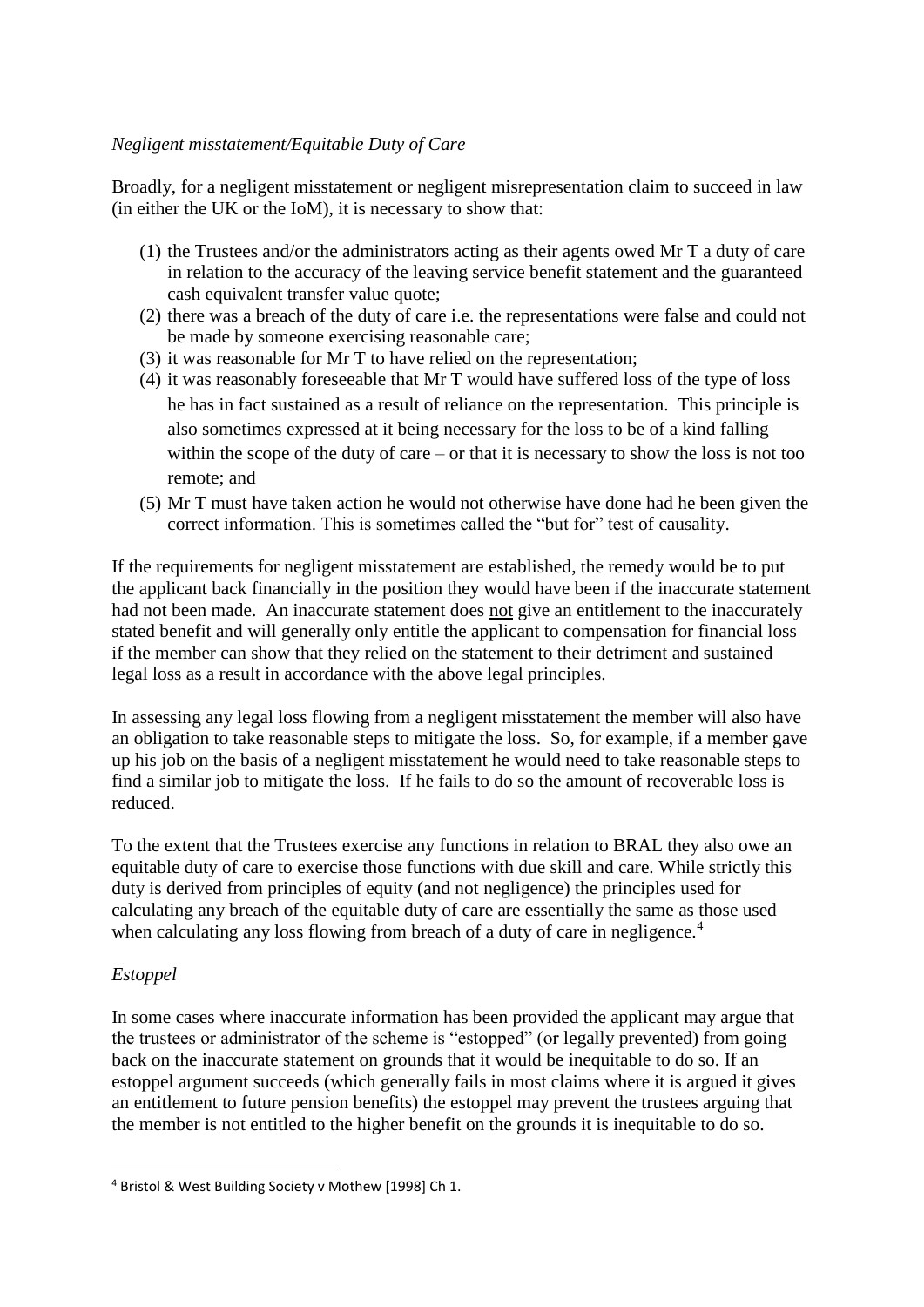There are different types of estoppel but the one which is most frequently relied on by an applicant in cases like Mr T is estoppel by representation or promissory estoppel. The essential requirements to give rise to an estoppel by representation were helpfully summarised in the case of Steria v Hutchinson<sup>5</sup> which was referred to in Mr T's submissions. Broadly it is necessary to show that that it would be unconscionable for the defendant to go back on the representation. To demonstrate an estoppel by representation the following essential requirements generally need to be satisfied:

- (1) there is a clear representation or promise made by the defendant on which it is reasonably foreseeable that the claimant will act;
- (2) an act on the part of the claimant which was reasonably taken in reliance upon the representation or promise; and
- (3) after the act has been taken, the claimant being able to show that he will suffer detriment if the defendant is not held to the representation or promise.

In order to succeed in a claim based on estoppel it has been confirmed that it probably not necessary for a claimant to satisfy the "but for" test as would be the case in a negligent misstatement claim. The applicant has to show that the representation was a significant factor which he took into account before taking the action taken.

More generally as estoppel is an equitable remedy the applicant can also only rely on an estoppel if they act in good faith.

In practice the courts have been very reluctant to find an estoppel giving entitlement to a future pension (as opposed to barring an overpayment). Often the claim fails in a pensions context by virtue of the fact there is no unequivocal representation. This is why most complaints are brought on grounds of negligent misstatement where the focus is more on whether the applicant reasonably relied on the misstatement.

### *Awards for non-financial injustice as a consequence of maladministration*

If inaccurate information is provided, there is no financial loss under established legal principles but I am satisfied that the applicant has sustained non-financial injustice (distress and inconvenience) as a consequence of the maladministration I can still however make a non-financial injustice award in appropriate circumstances under my powers under section 146(1)(a) PSA 93. The level of the award will generally depend on the extent of distress and inconvenience sustained.

The UK Ombudsman has issued guidance on the level of awards he may make for nonfinancial injustice following recent case law developments (Redress for Non-Financial Injustice Factsheet – September 2018). I am not bound by this guidance but consider it a helpful starting point for looking at the appropriate level of award for non-financial injustice.

The levels of awards the UK Ombudsman considers appropriate vary depending on how the award is classified.

**.** 

<sup>5</sup> Steria v Hutchinson [2006] Pens LR 291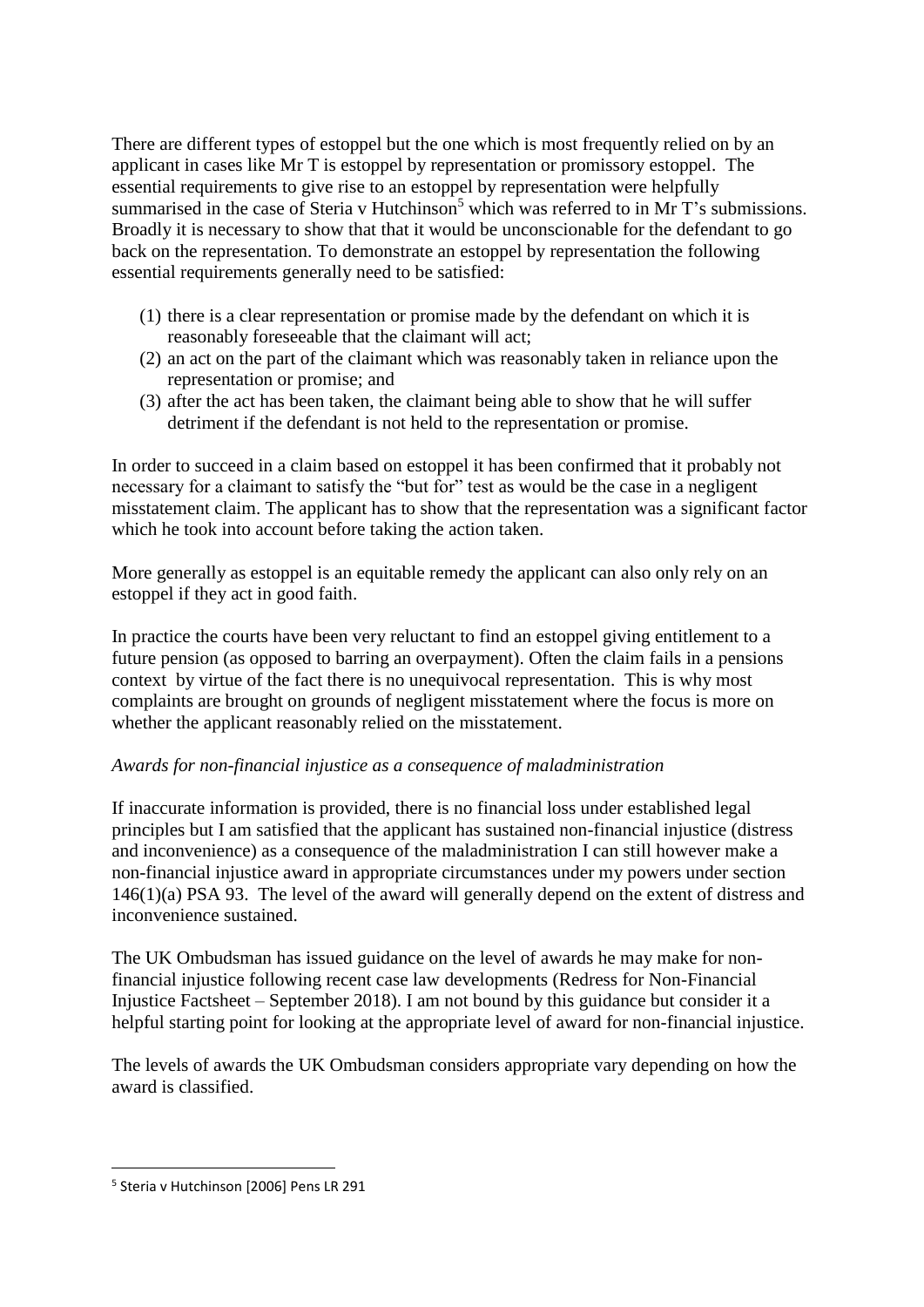| nominal  | significant | serious | severe | exceptional |
|----------|-------------|---------|--------|-------------|
| No award | £500        | £1000   | £2000  | More than   |
|          |             |         |        | £2000       |

The classification in turn depends on a number of different factors set out in the guidelines derived from the applicable case law. I am not required to have regard to the above guidelines but I generally will do so and the case law on the extent of my powers to make awards for non-financial injustice is persuasive authority which the IoM High Court could have regard to if any of my decisions was appealed to the High Court on a point of law under section 151(4) of the Pension Schemes Act 1993 (as applied to the IoM).

### *Burden of proof*

When determining a complaint or dispute (involving a breach of law or alleged infringement of a legal right) I generally have to determine the complaint or dispute on the civil standard of the balance of probabilities having regard to the evidence submitted by both parties. In cases relating to events occurring many years ago when there is very little evidence I have to sometimes resort to the burden of proof and it would generally be for the applicant to discharge the burden of proof that they would have acted as they did or suffered the loss they allege they suffered.

### **Application of the law to the facts of the case**

In order to determine the complaint it is necessary to consider how the above legal principles apply in relation to both:

- (1) the inaccurate leaving service statement made in 2008 giving an overstated statement of Mr T's deferred pension entitlement; and
- (2) the inaccurate guaranteed Cash Equivalent Transfer Quote given in 2017.

It is also necessary to consider the additional issues about whether:

- (1) having issued the guaranteed Cash Equivalent Transfer value to Mr T the Trustee was entitled to reduce the CETV value when the mistake was discovered; and
- (2) whether advising Mr T that he should contact the UK Pensions Ombudsman instead of the IoM Pensions Ombudsman amounted to maladministration

### **Inaccurate Deferred Pension quote in 2008 – Negligent Misstatement/Breach of Equitable duty of care**

In relation to the issue of the alleged negligent misstatement I am satisfied that the Trustees owed Mr T a duty of care to ensure the accuracy of the leaving service statement and the CETV quote provided to Mr T on their behalf by Aon.

The Trustees have a duty to pay the correct benefits under BRAL and to take reasonable care to ensure that Mr T was issued with an accurate leaving service statement in respect of this entitlement by their appointed administrator. The relationship between the Trustees and member is sufficiently proximate for a duty of care to arise in negligence. The Trustees are also subject to an equitable duty of care to take due skill and care in the performance of the Trustee's functions. In practice it has been confirmed by the courts that in assessing any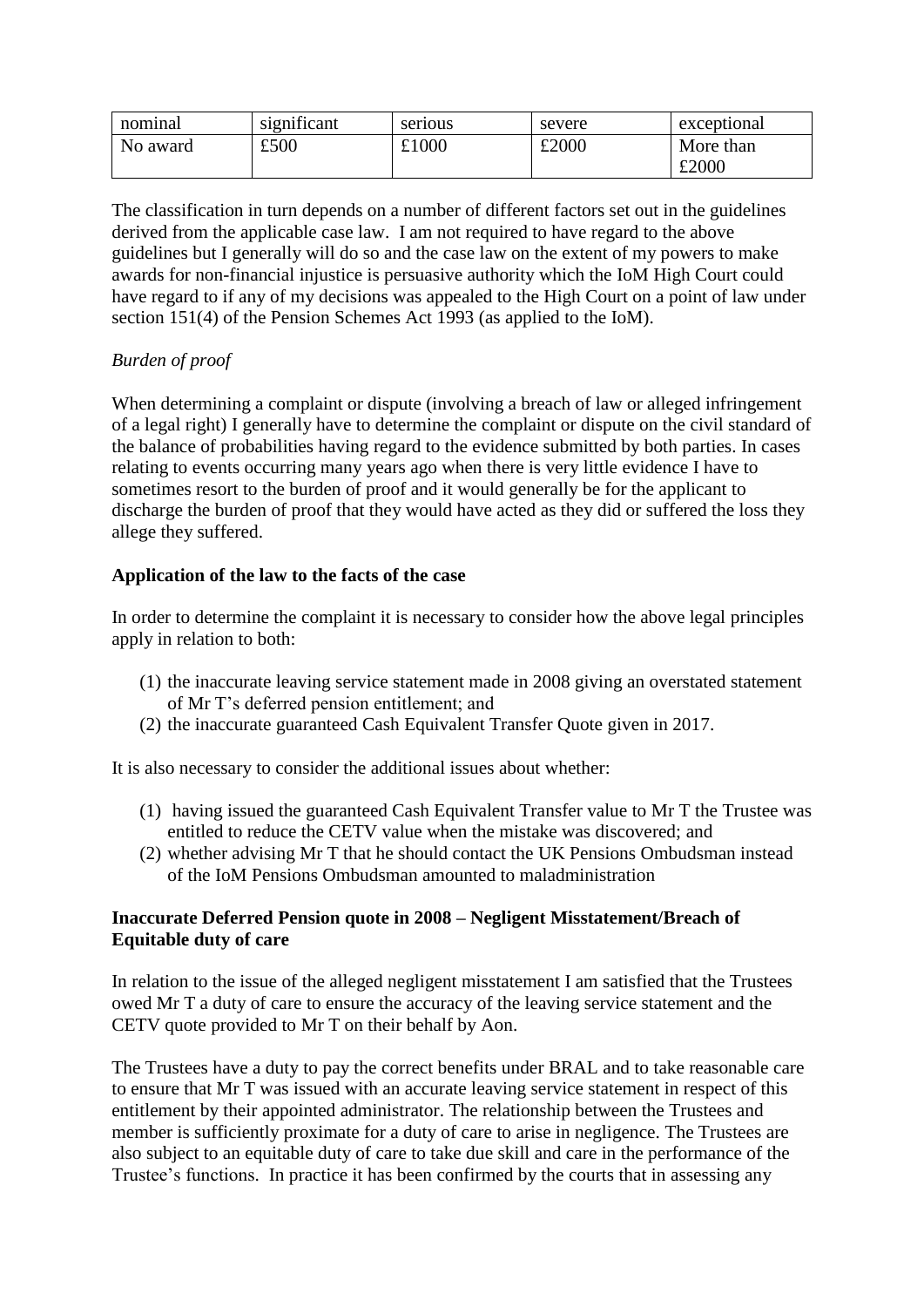breach of a duty of care whether in negligence or equity similar principles apply in relation to foreseeability and remoteness of loss and the duty to mitigate loss.

I am also satisfied that there was a breach of the duty of care. The original letter from Aon dated 28 April 2008 states incorrectly that

"The current value of your pension is £16,002.94"

In relation to whether it was reasonable for Mr T to rely on the statement I would note that Mr T's pension was £16,002.94 is unequivocal taken in isolation but the letter then goes onto say that:

"Aon Consulting is not authorised to bind either the Trustees or your employer to provide benefits in excess of your entitlements under the Scheme"

The statement that Aon were not authorised to bind the Trustees does not in my view detract from the fact Mr T was told by Aon (acting as agent on behalf of the trustees) that Mr T was entitled to a pension of £16,002.94 at this point in time. I also consider it was reasonable for Mr T to have relied on the statement, at least in relation to future pension planning, and for him to assume that it did accurately reflect Mr T's entitlement. As Mr T has noted persuasively in one of his submissions the statement does not say anywhere "*Please do not rely on this figure as it is probably inaccurate and overestimated*".

The Trustee has argued that the difference between the earlier figure for his pension entitlement (which did not double count his transferred in benefit) and the previous annual benefit statements between 2001 and 2007, the correct leaving service quote given in 2006 of £11169 (including the £3569 transfer credit) and the leaving service figure in 2008 of £16002.94 pa (which did double count the transferred benefit) was sufficiently large to put Mr T on notice that there was an error which he should have queried with the Trustee so he should not have relied on the statement. The Trustee indicate that Mr T may have queried the accuracy of the statement at the time and submits that on the balance of probabilities he was aware it overstated his preserved pension. Mr T maintains that in the context of the earlier much higher pension projections from 2001 to 2007 the difference in the figures was not so extraordinary to put him on notice that there was a mistake. The difference between the figure of £16002.94 in 2008 and £11169 in 2006 is quite high and I accept that Mr T would have had some idea of the rate at which the pension accrued. I also recognise however that most ordinary individuals are not pension professionals do not always check their current statement against earlier ones. Given the past higher projections and the multiple sets of figures provided I accept Mr T's submissions that he was not aware of the overstatement and it was "*not obvious to him"* and at the time given the risk to his job "*he had more important things to worry about*".

I also consider that it was reasonably foreseeable that Mr T might rely on a deferred pension statement in his overall pension planning (including in particular the decision about the initial level of contributions to the new replacement defined contribution scheme immediately following the date he became a deferred member) and it was reasonably foreseeable this could result in financial loss if Mr T made different pension planning decisions as a result. I am not however convinced that Mr T has suffered any loss as a result of the reliance (see below). I am also not convinced that the other decisions Mr T alleges he took in reliance on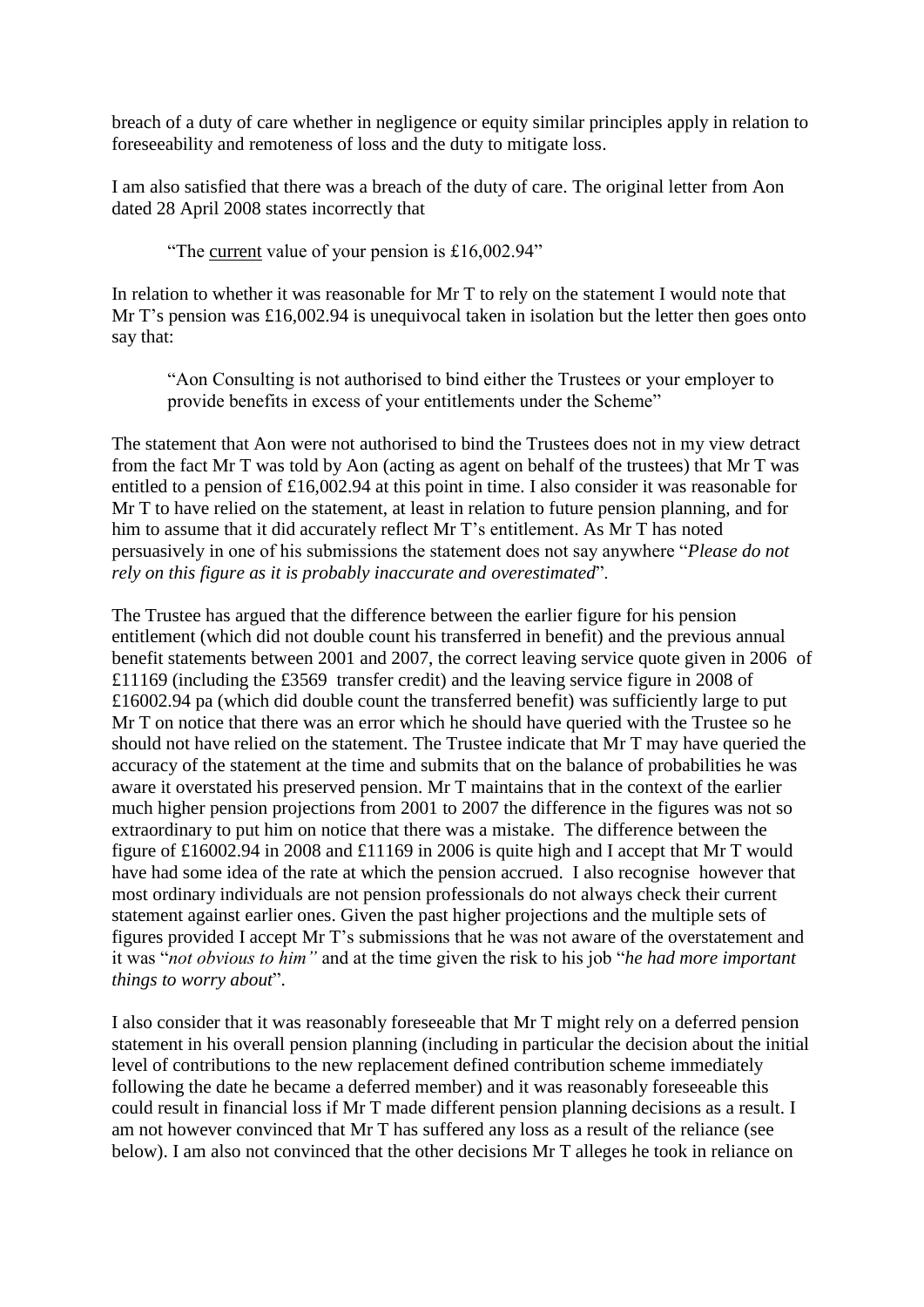the 2008 deferred pension statement are within the scope of the duty of care the Trustee owed to Mr T in negligence in relation to the preparation of the statement.

I also have to consider whether if Mr T had been aware that his leaving service pension was £3569 less this would have on the balance of probabilities made any difference to the level of contributions he selected to the new defined contribution scheme. Is there a causal link between the inaccurate statement and the alleged loss? In other words "would Mr T have made a higher employee contribution to the defined contribution scheme? Mr T was only in his mid 40s at the time which is quite a long time from his projected retirement date. Also my understanding is that the employer contribution was fixed and did not vary depending on the level of employee contributions so if Mr T had decided to pay a higher employee contribution it would not have resulted in a higher employer contribution.

I have no evidence that Mr T obtained detailed projections at the time about his target pension at 60 and he considered having regard to the deferred benefit statement what level of defined contributions would be needed to achieve this once he was no longer able to accrue benefit in a defined benefit scheme. I need to be satisfied that if the correct information had been provided Mr T would have paid a higher employee pension contribution and be granted a higher matched employer contribution. I accept that it is possible that the deferred pension quote could have impacted on the decision only to pay 4% contributions. However, it is equally possible that it may have made no difference. In my view in this case, the burden of proof has not been discharged and there is not in any event sufficient evidence to demonstrate on the balance of probabilities that higher employer contributions would have been made.

Mr T also submits that his later decision to reduce his working hours was as a result of reliance on the 2008 deferred pension statement. My view is that any loss flowing from the original 2008 negligent misstatement is too remote to give rise to liability under principles of negligent misstatement. I am also not satisfied on the balance of probabilities that if Mr T had not been issued the 2008 deferred pension statement Mr T would not have made the same decision to reduce his working hours. Mr T says his decision was for a number of reasons including his state of health. I would also have expected Mr T to have checked with the Trustee what his current deferred pension entitlement was if, as he submits, he was relying on the 2008 statement which would have broken the chain of causation between the statement and the alleged loss.

I am also not satisfied that the scope of the duty of care in relation to the deferred benefit statement extended to any loss arising from a future decision to purchase a flat. The loss is again too remote. Also if I had come to a different conclusion on the question of remoteness Mr T would also have to show on the balance of probabilities that "but for" the issue of the 2008 deferred benefit statement he would not have bought the flat. There are many reasons why Mr T may have wanted to buy a flat. Mr T had not provided any evidence that he was intending to pay off a mortgage with the lump sum from his pension which would support his argument that he would not have bought the flat if he had known his deferred pension was less than he was told in 2008.

I also agree with the Trustee that there is not necessarily any loss flowing from the inaccurate statement as Mr T has purchased a potentially valuable asset and has been living in the flat.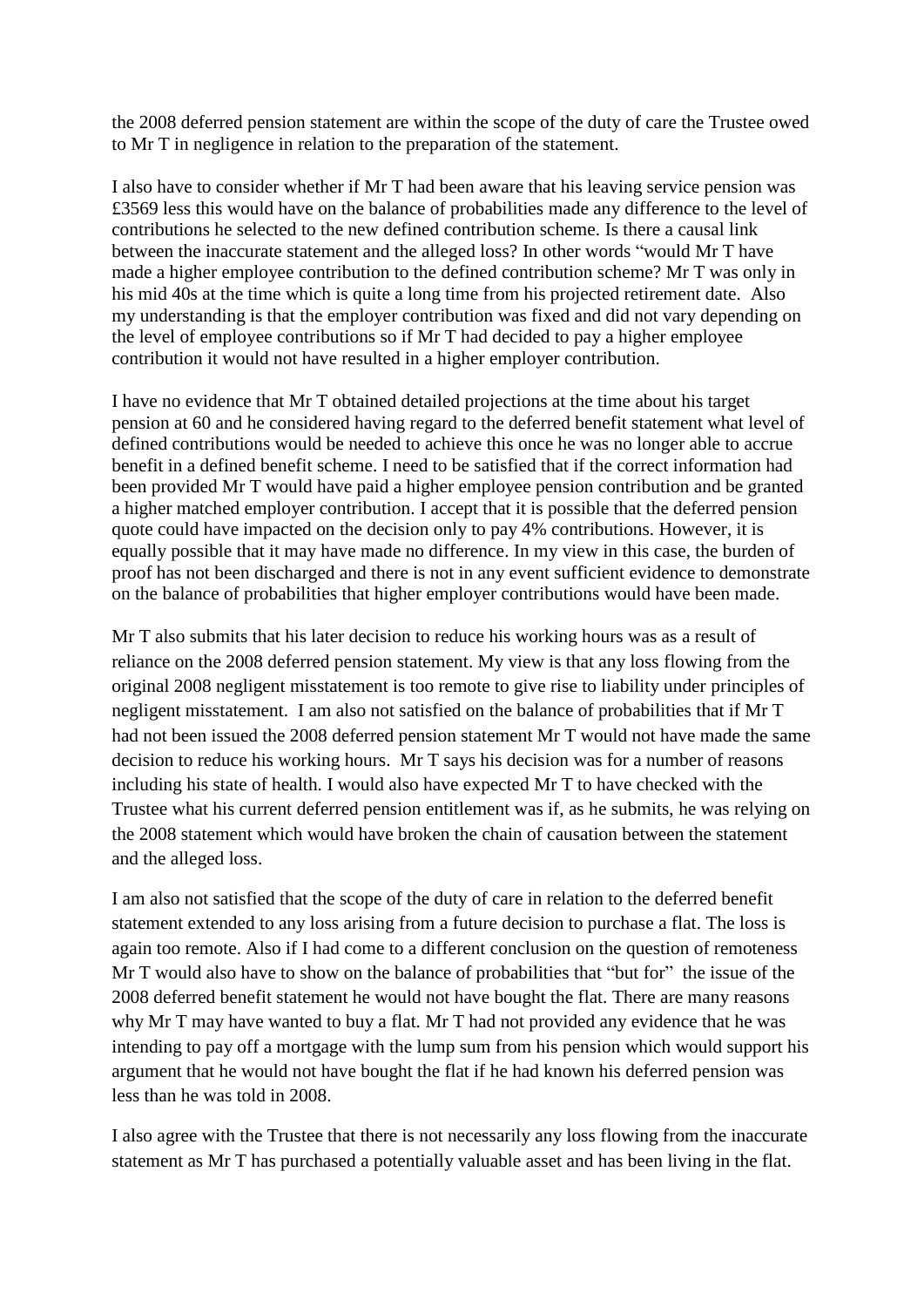I would note that Aon are not party to the complaint and I make no finding with regard to the negligence (or otherwise) of Aon in issuing the statement.

### **Inaccurate 2008 Deferred Benefit Statement - Estoppel**

In relation to the issue of whether an estoppel could arise against the Trustee, Mr T was issued with a leaving service statement stating his pension was £16,009.94. The letter however stated that Aon Consulting were not authorised to bind either the Trustees or Mr T's employer to provide benefits in excess of his entitlements under the Scheme. In my view this statement (while not sufficient to prevent a potential claim in negligence in relation to any loss falling within the duty of care) is sufficient to prevent an estoppel arising against the Trustee. This may seem a surprising conclusion to have reached given my conclusion that it was reasonable to rely on the statement for negligence misstatement purposes but I consider this is the correct position in law

If I had concluded that an estoppel could arise against the Trustee on the basis of the statement from Aon it would not have been necessary to satisfy the "but for" causality test but only if the representation was a significant factor which Mr T took into account before taking the action was taken. Again Mr T would need to show this on the balance of probabilities or if there was limited evidence discharge the burden of proof. There was still a 16% combined employee and employer contribution so it does not follow that if Mr T had known the deferred pension was lower he would have increased the level of the employee contribution.

Given the lack of any contemporaneous supporting evidence I am not satisfied that on the balance of probabilities that it was a "significant factor" in the decision only to make 4% employee contributions (on top of the 12% employer contribution), purchase the flat or in his decision to reduce his working hours.

In relation to the purchase of the flat I also do not see how any detriment can have been sustained as he still has a capital asset and Mr T had the benefit of living in the flat since the date of purchase.

On a number of grounds therefore I am not satisfied that an estoppel can arise in relation to the 2008 deferred benefit statement.

### **Inaccurate Transfer Quote in 2017 – Negligent Misstatement/Breach of duty of care**

In relation to the 2017 Guaranteed CETV statement I am satisfied again that there was a sufficiently proximate relationship for a duty of care to arise in relation to the preparation of the transfer quote. I am also satisfied that there was a breach of the duty of care by the Trustee is failing to ensure that an accurate statement was prepared (it overstated the transfer value). It was reasonably foreseeable that Mr T would rely on the statement in relation to any decision to transfer out or retire on the basis of the statement. For the reasons previously discussed I do not consider that Mr T was aware that there was an error in the 2017 statement on the basis of the earlier discrepancies between the 2006 and 2008 statements.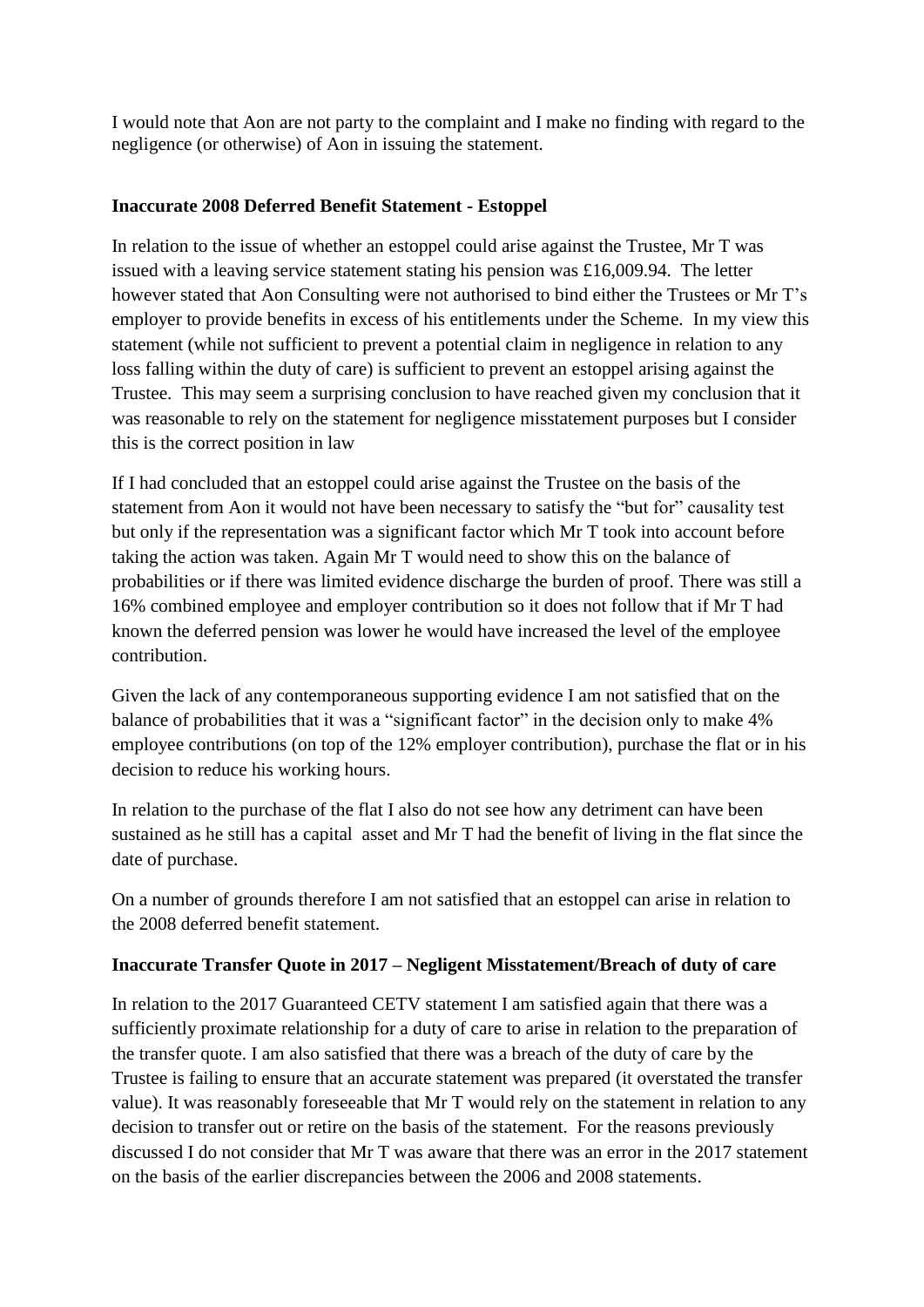Mr T however has not demonstrated any detrimental reliance on the inaccurate CETV transfer statement as he was notified of the error before he transferred and did not take any irrevocable steps such as giving up his job as a consequence of the inaccurate statement. The negligent misstatement claim/breach of duty of care to ensure an accurate benefit statement is provided fails on this basis as he has not relied to his detriment on the inaccurate statement.

Mr T has undoubtedly suffered significant distress and disappointment at not being able to retire when he expected and having to work longer. However, while this may give rise to a claim for non-financial injustice as a consequence of the maladministration in preparing the statement, it does not give rise to any legal loss.

I make no finding as to whether there was (or was not) a breach of a duty of care in negligence by Mercer as they are not party to the complaint.

# **Inaccurate Transfer Quote 2017 Estoppel**

In relation to the inaccurate transfer quote I am not satisfied Mr T detrimentally relied (in a legal sense) on the Guarantee Statement as he was told that the transfer was incorrect before the transfer occurred and did not retire from his job. An estoppel therefore cannot, in my view, arise as a matter of law as there is no detrimental reliance. I agree with the Trustee's conclusion on this issue at IDRP stage 1 and IDRP stage 2.

This does not however mean that Mr T has not suffered significant distress and disappointment at not being able to retire and working longer than he had originally been intending (see below). The correct legal analysis is that, as acknowledged by the BRAL Trustee, Mr T is entitled to be compensated for non-financial injustice as a consequence of the maladministration.

### **Is the Trustee able to scale down the Guaranteed CETV?**

I am satisfied that the Trustee is correct and the Trustee is able to scale down the CETV after the Guaranteed CETV quote was issued. Regulation 9(5) of the Occupational Pension Schemes (Transfer Values) Regulations 1996 which in my view is the applicable legislation here given Mr T is a UK member, provides that

"If a member's cash equivalent shown in the statement of entitlement falls short of or exceeds the amount which it would have been had it been calculated in accordance with Chapter I of Part 4ZA of the 1993 Act and these regulations then it shall be increased or reduced to that amount"

There is also an equivalent provision in the Occupational Pension Schemes (Transfer Values) Regulations 1996 (as applied to the Isle of Man) which provides for the scaling down of a Guarantee quote in the same circumstances.

On my previous analysis however it is the UK regulations which will govern Mr T's right to a transfer.

# **Award for Non-financial Injustice**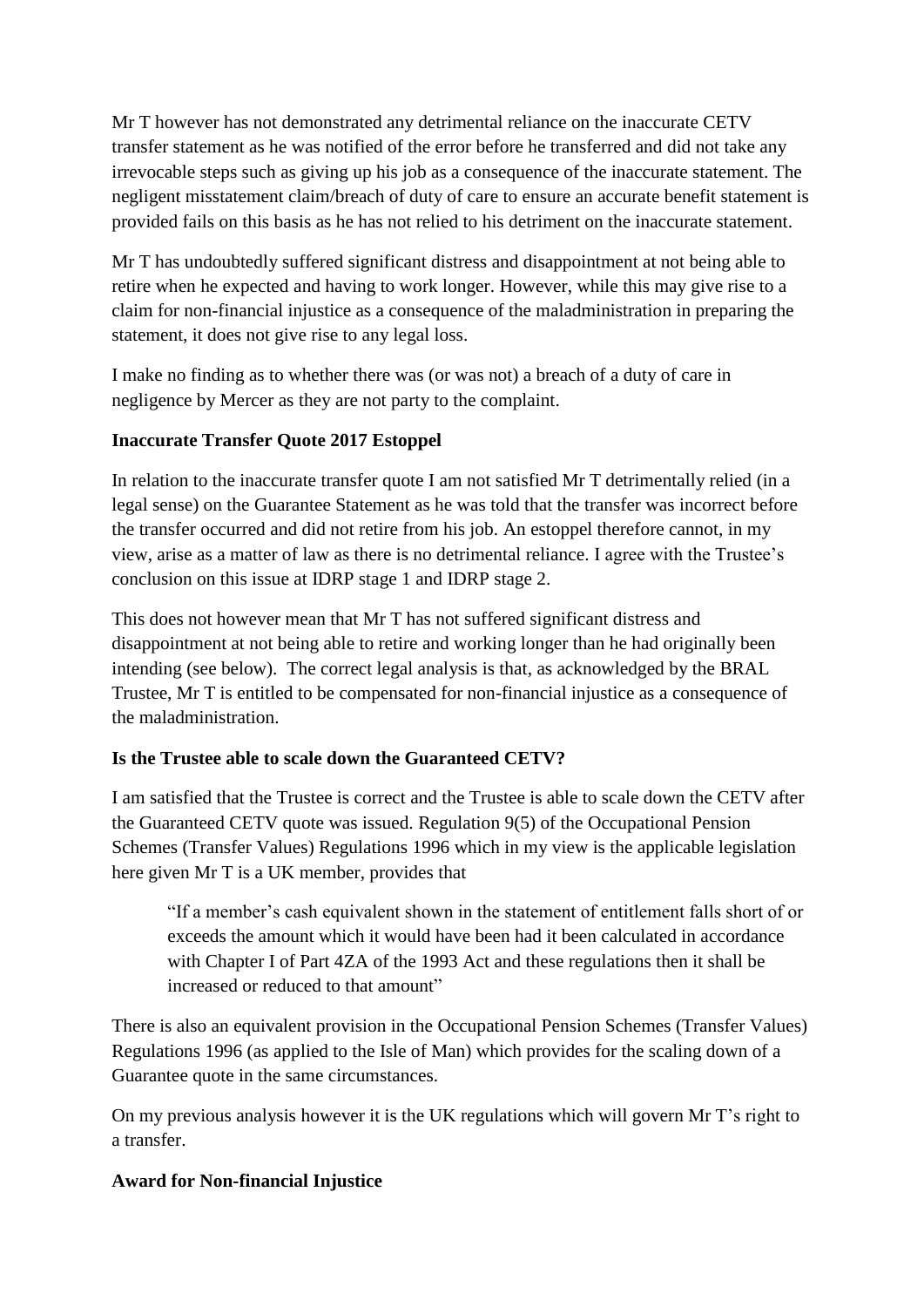It has been accepted by the Trustee that there was maladministration in relation to the issue of the inaccurate 2008 deferred benefit statement and 2017 transfer statement. The Trustee has apologised and increased the offer of a distress and inconvenience award from £500 to £1500 at IDRP2.

As noted earlier in the determination, in relation to injustice not involving an infringement of a legal right my powers to make non financial injustice (distress and inconvenience or loss of expectation) awards are relatively limited. Until a few years ago the UK courts had indicated that the UK Ombudsman could make an award for distress and inconvenience but generally awards of above £1000 should not be made other than in exceptional circumstances. More recent cases have established that the UK Ombudsman has greater flexibility than this and the UK Ombudsman revised his practice on the level of awards in 2017/2018 and issued revised guidance on this in September 2018 called "Redress for non-financial injustice"

The levels of awards the UK Ombudsman considers appropriate vary depending on how the award is classified.

| nominal  | $\cdot$ $\sim$<br>significant | serious | severe | exceptional |
|----------|-------------------------------|---------|--------|-------------|
| No award | £500                          | £1000   | £2000  | More than   |
|          |                               |         |        | £2000       |

| Nominal     | Minimal or no distress and/or<br>inconvenience established<br>Very limited distress and<br>inconvenience<br>Single occasion<br>An apology would be adequate<br>redress                                                | No Award |
|-------------|-----------------------------------------------------------------------------------------------------------------------------------------------------------------------------------------------------------------------|----------|
| Significant | Starting point – where some<br>significant inconvenience has been<br>caused to the applicant<br>One or more occasions<br>Effect was short term<br>Respondent took reasonable steps to<br>put matters right            | £500     |
| Serious     | A serious level of distress and/or<br>inconvenience that has materially<br>affected the applicant<br>Several occasions<br>Lasting effect over a prolonged<br>period<br>Respondent was slow to put the<br>matter right | £1000    |
| Severe      | A severe and adverse, but not quite<br>exceptional, level of distress and/or                                                                                                                                          | £2000    |

The guidance goes on to classify Significant, Serious and Severe as follows: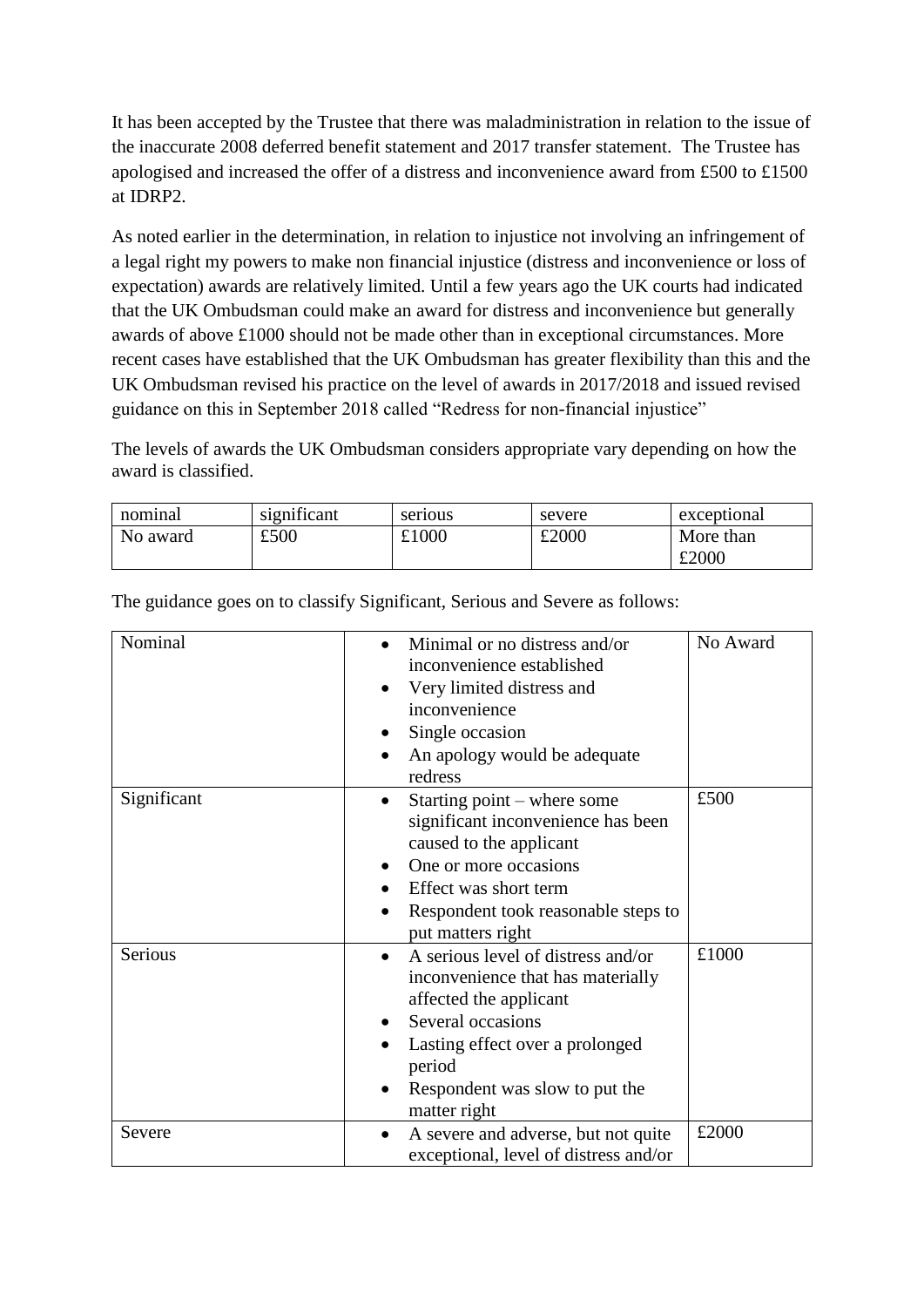| inconvenience caused to the              |  |
|------------------------------------------|--|
| applicant;                               |  |
| Chronic situations<br>$\bullet$          |  |
| Numerous and/or repeated or<br>$\bullet$ |  |
| compounded errors over a                 |  |
| prolonged period and opportunities       |  |
| to notice and remedy those mistakes      |  |
| were missed (more so if ease of true     |  |
| position could have been                 |  |
| ascertained)                             |  |
| Lasting effect over prolonged            |  |
| period                                   |  |
| Applicant's wellbeing affected, for      |  |
| example, serious detriment to            |  |
| health;                                  |  |
| Applicant prevented from making          |  |
| informed life decisions at critical      |  |
| times for example a decision to          |  |
| retire early or resigning from           |  |
| employment that might not                |  |
| otherwise have been taken                |  |
| Respondent failed to respond to the      |  |
| applicant                                |  |
| Respondent failed to take steps to       |  |
| put the matter right                     |  |
| Respondent failed to understand the      |  |
| applicant's distress and                 |  |
| inconvenience                            |  |

I am not bound by these guidelines (nor for that matter is the UK Ombudsman) but they do provide quite a helpful framework for looking at the appropriate size of a distress and inconvenience award.

Mr T undoubtedly suffered considerable distress, inconvenience and loss of expectation as a result of the provision of the inaccurate transfer quote in 2017. Mr T has been unable to retire as he had hoped and I recognise he was really disappointed when he was notified of the mistake. It must have been very upsetting to have his retirement plans dashed in those circumstances.

The initial proposed payment of £500 was not sufficient in my view to compensate Mr T for the non-financial injustice. This is not a case where the non-financial injustice was only "significant" under the above categorisation. However, the offer was increased to £1500 (between serious and severe) at the second stage of the internal disputes procedure and the Trustee has apologised. It could be argued that a £2000 award might be appropriate – this is definitely not an exceptional case. On balance I consider, however, that where the Trustee has ended up is about right and an award of £1500 (between a serious and severe award) is